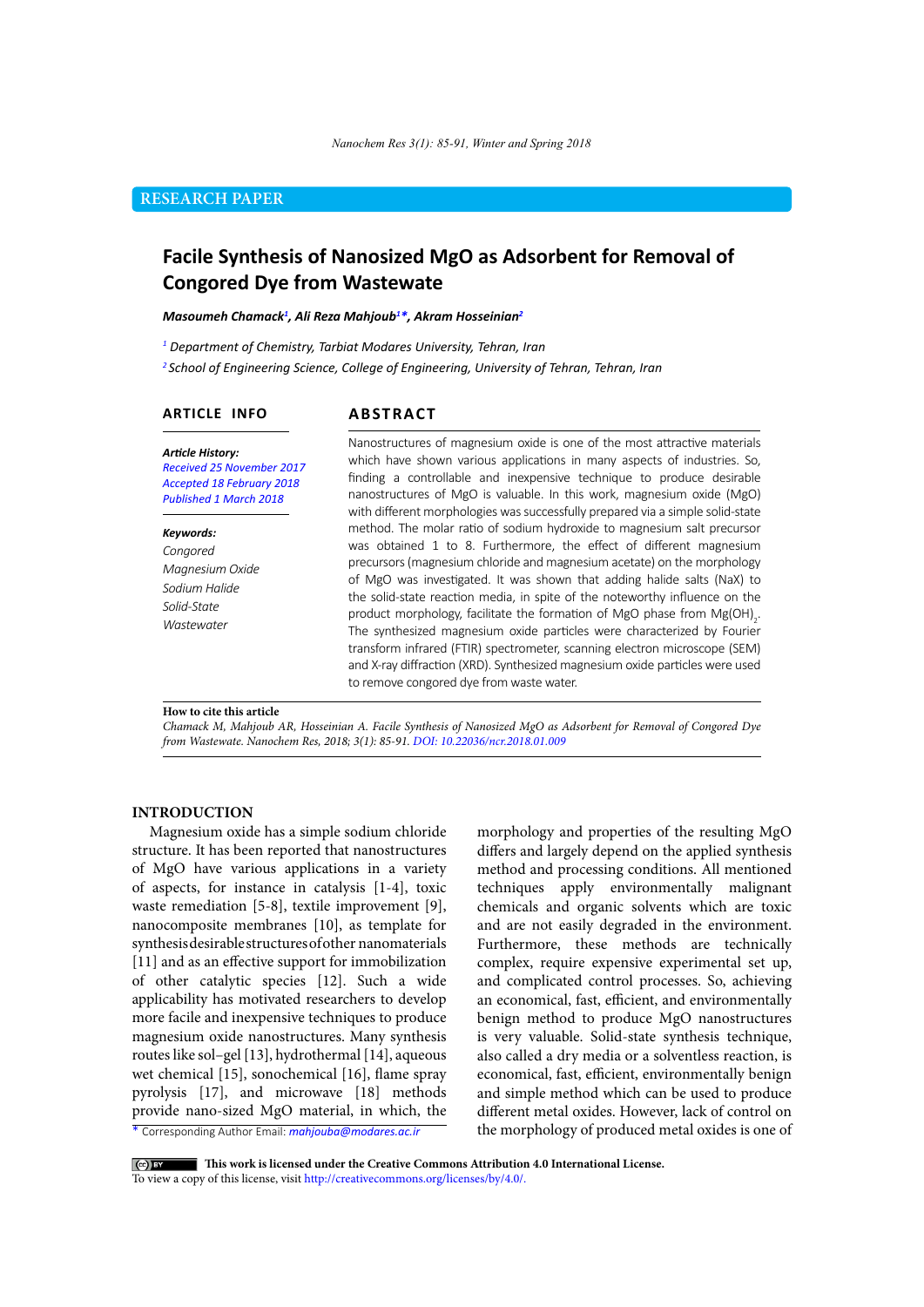the main challenges of using this green technique.

Using various nanomaterials as catalysts or adsorbents for wastewater treatment is one of the most important fields of research. Among various pollutants, dye molecules have been considered as the most studied polluting agent in the field of wastewater treatment because of their toxicity for living organisms [19]. The effluents from textile, leather, food processing, dyeing, cosmetics, paper, and dye manufacturing industries are important sources of dye pollution. Therefore, removing of dyes is one of the most important aspects of wastewater treatment for the mentioned industries [20]. For address this issue, nano-sized metal oxides, due to their high surface reactivity and adsorption capacity compared to their commercial analogues, and also the simplicity of their production from abundant natural minerals are very promising dye adsorbents. In this context, magnesium oxide with the pH of zero point charge (zpc) of 12.4 can be regarded as a suitable adsorbent for removal of anionic dye molecules via favorable electrostatic attraction mechanism [21]

In this work, a facile solid-state reaction procedure is used to synthesize magnesium oxide nanostructures. The role of different magnesium salts as precursors and sodium halide salts (NaCl and NaBr) as morphology modifiers in the synthesis of MgO are investigated. Finally, obtained magnesium oxide materials with different morphologies are investigated as efficient adsorbents for removal of congored dye from wastewater.

## **EXPERIMENTALS**

## *Preparation of MgO structures*

All materials including magnesium Chloride hexahydrate ( $MgCl_2$ ·6H<sub>2</sub>O), magnesium acetate tetrahydrate (Mg(Ac)<sub>2</sub>.4H<sub>2</sub>O), sodium hydroxide (NaOH), sodium chloride (NaCl), sodium bromide (NaBr), acetone (CH<sub>3</sub>COCH<sub>3</sub>), and congored dye  $(C_{32}H_{22}N_6Na_2O_6S_2)$  were of analytical reagent grade and purchased from Merck company.

For synthesis of magnesium oxide nanostructure,  $MgCl<sub>2</sub>·6H<sub>2</sub>O$ , NaOH, and NaX (X=Cl and Br) precursors, with a molar ratio of 1: 8: 2, were first crushed together by using mortar and pestle just for 30 seconds. The reaction started immediately during the mixing process. Then, the produced paste was heated in a closed furnace at 500 °C for 1 hour. The obtained powder was washed by distilled water and acetone for several times to removal extra ions. To investigate the magnesium salt effect as precursor,  $Mg(Ac)_{2}$ .4H<sub>2</sub>O was used instead of MgCl<sub>2</sub>·6H<sub>2</sub>O salt in the reaction. Various applied experimental conditions for the preparation of MgO nanostructures are shown in Table 1.

The morphology of the powders were examined by scanning electron microscopy (SEM) (Philips XL 30). The crystal structure of the samples were characterized by X-ray diffraction (XRD) using an X'pert diffractometer of Philips company with monochromatized Co radiation ( $\lambda$ =1.7889Å). The products were also characterized by Nicolet IR 100 Fourier transform infrared (FTIR) spectrometer.

### *Dye removal experiment*

To investigate the adsorption ability of synthesized MgO structures, dye removal experiments were carried out as batch tests in 100 ml beaker. In each experiment, constant amount of magnesium oxide material (1 g/L) was added to congored dye (Scheme 1) solution (5ppm) and stirred for 5 minutes at room temperature. During all experiments the pH of solution was 10. UV-visible spectrophotometer (Shimadzu 2100)



Scheme 1. Congored molecular structure.

Table 1. Experimental condition applied for the preparation of MgO structures.

| sample          | Magnesium precursor salt             | Sodium halide salt<br>(NaX) | Molar ratio<br>Mg salt: NaOH: NaX |
|-----------------|--------------------------------------|-----------------------------|-----------------------------------|
| MC <sub>8</sub> | MgCl <sub>2</sub> .6H <sub>2</sub> O |                             | 1:8:0                             |
| $MC-8-Cl$       | MgCl <sub>2</sub> .6H <sub>2</sub> O | NaCl                        | 1: 8: 2                           |
| $MC8-Br$        | MgCl <sub>2</sub> .6H <sub>2</sub> O | NaBr                        | 1: 8: 2                           |
| $MC-3-Br$       | MgCl <sub>2</sub> .6H <sub>2</sub> O | NaBr                        | 1:3:2                             |
| $MA-8-Cl$       | $Mg(CH_3COO)_2.6H_2O$                | NaC <sub>1</sub>            | 1: 8: 2                           |
| $MA-3-Cl$       | $Mg(CH_3COO)_2.6H_2O$                | NaCl                        | 1:3:2                             |

*Nanochem Res 3(1): 85-91, Winter and Spring 2018*  $\circ$  by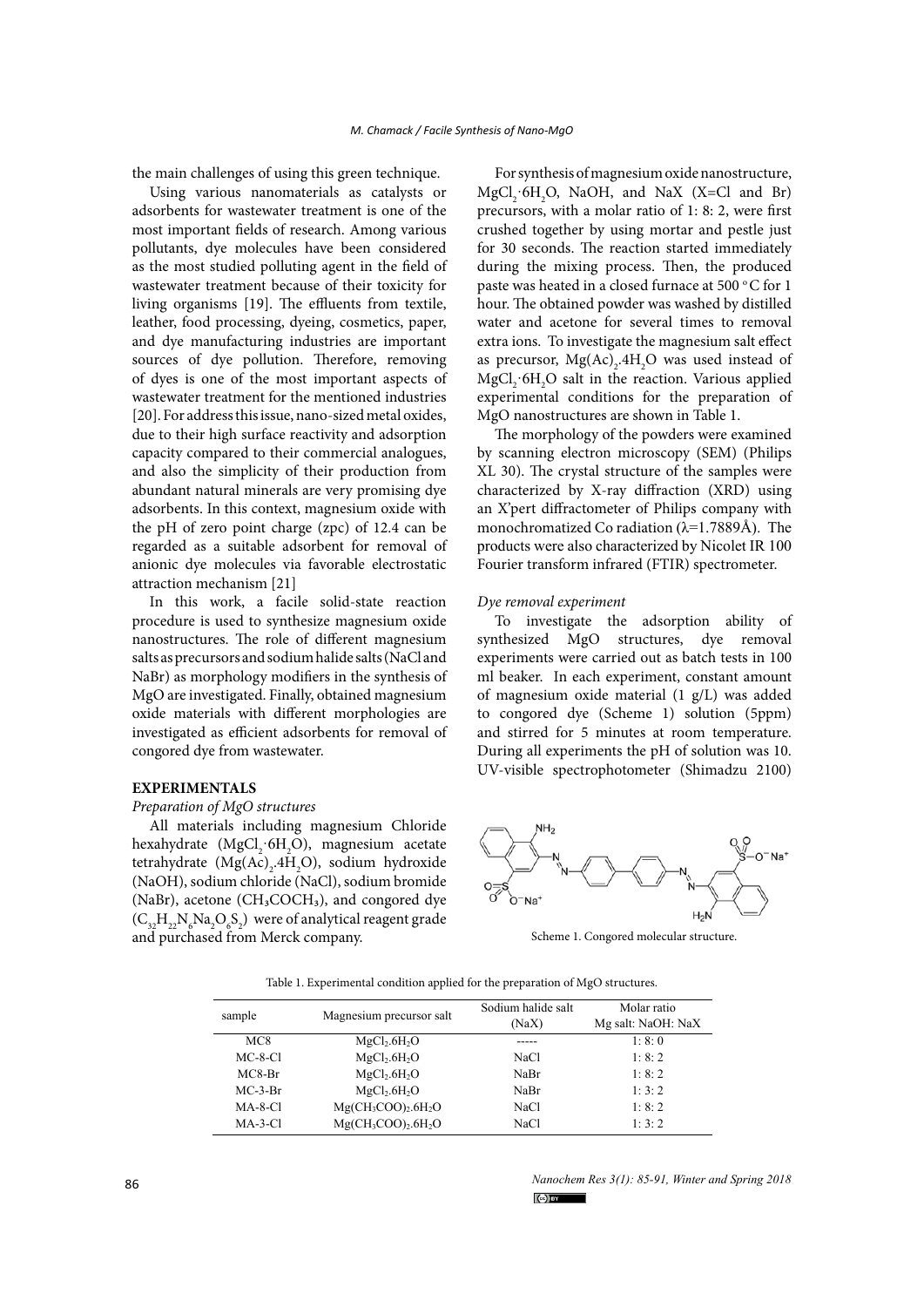was used to observe dye concentration changes. Dye removal efficiency was determined using the following equation:

Dye removal efficiency (%) =  $(C_0 - C_f)/C_0 \times 100$ 

where  $C_0$  and  $C_f$  represent the initial and final dye concentrations, respectively.

#### **RESULT AND DISCUSSION**

#### *Magnesium oxide* characterization

Fig. 1 shows FT-IR spectra for samples MC8, MC8-Cl, MC8-Br, MC3-Br, MA8-Cl, and MA3- Cl produced by solid-state method. The strong peak at around 440 cm-1 was assigned to the Mg–O stretching vibration. Peaks around 3400cm- $1$  and 1600 cm<sup>-1</sup> are attributed to the stretching and bending modes of the  $H_2O$ , respectively. The broadness in the spectra confirms a high degree of hydrogen bonding of water molecules among themselves and with the crystallite surface. The smaller crystallite show higher physiosorption. For sample MC8, sharp peak around 3700 cm−1 is due to the presence of hydroxyl ions indicating formation of  $Mg(OH)$ <sub>2</sub> phase beside MgO. The peaks centered around 1400 cm−1 and 1000 cm-1 are due to vibration of the H-species bonded to one, two or three  $Mg^{2+}$ ions of magnesium oxide surface. The source of hydrogen is the moisture retained by MgO powder which on heterolytic dissociation leads to formation of hydroxyl and surface hydride

groups as [20]:

$$
M{g^2}^*{}_{\rm LC} - O^2{}_{\rm LC} \; + \; H^* \; + \; H^- \! \Rightarrow \! M{g^2}^*{}_{\rm LC} \left( H^- \right) - O^2{}_{\rm LC} \left( H^+ \right)
$$

For indication of the magnesium oxide phase formation through applied solid-state method, samples MC8, MC8-Br, and MA8-Cl were selected and analyzed by XRD. As shown in Fig. 2, sample MC8 is made of MgO and  $Mg(OH)$ <sub>2</sub> phases which confirms FTIR data. XRD patterns of two other samples (MC8-Br and MA8-Cl) show only the presence of MgO phase. The crystal grain sizes were calculated for MC8-Br and MA8-Cl samples from the FWHM of XRD pattern using the Debye– Scherrer's equation:

## $D = 0.891k/βcosθ$

where D is the average crystallite size, k is the X-ray wavelength (0.17889 nm), and θ and β are the diffraction angle and full-width at half maximum of an observed peak, respectively. Accordingly, the crystal average size of samples MC8-Br and MA8- Cl are about 54 and 51 nm, respectively.

Scanning electron microscopy was employed to study the morphologies of prepared samples. Fig. 3 shows different morphologies of magnesium oxide formed when solid-state synthesis method was used. In the absence of NaX salts, when magnesium chloride to sodium hydroxide molar ratio was 1 to 8, an agglomerated structure was appeared (sample



Fig. 1. Fourier transform infrared (FTIR) spectra of samples obtained via solid-state reaction.

*Nanochem Res 3(1): 85-91, Winter and Spring 2018*<br> **Explorer**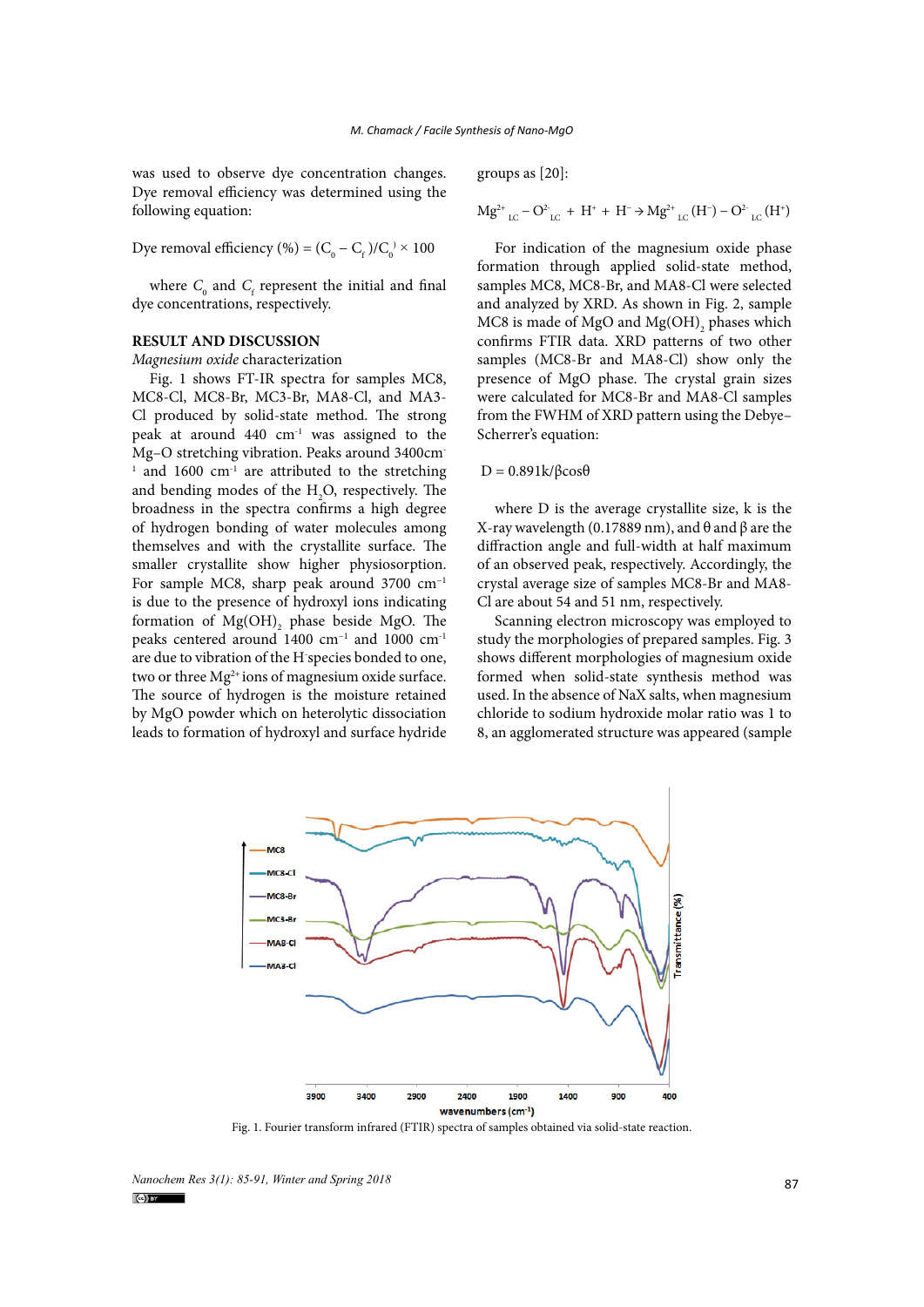## *M. Chamack / Facile Synthesis of Nano-MgO*



Fig. 2. The XRD patterns of MgO nanoparticles synthesized by using solid-state method.



 $\mathbf{F}$ Fig. 3. The SEM images of samples obtained via solid-state reaction.

*Nanochem Res 3(1): 85-91, Winter and Spring 2018*  $(cc)$  BY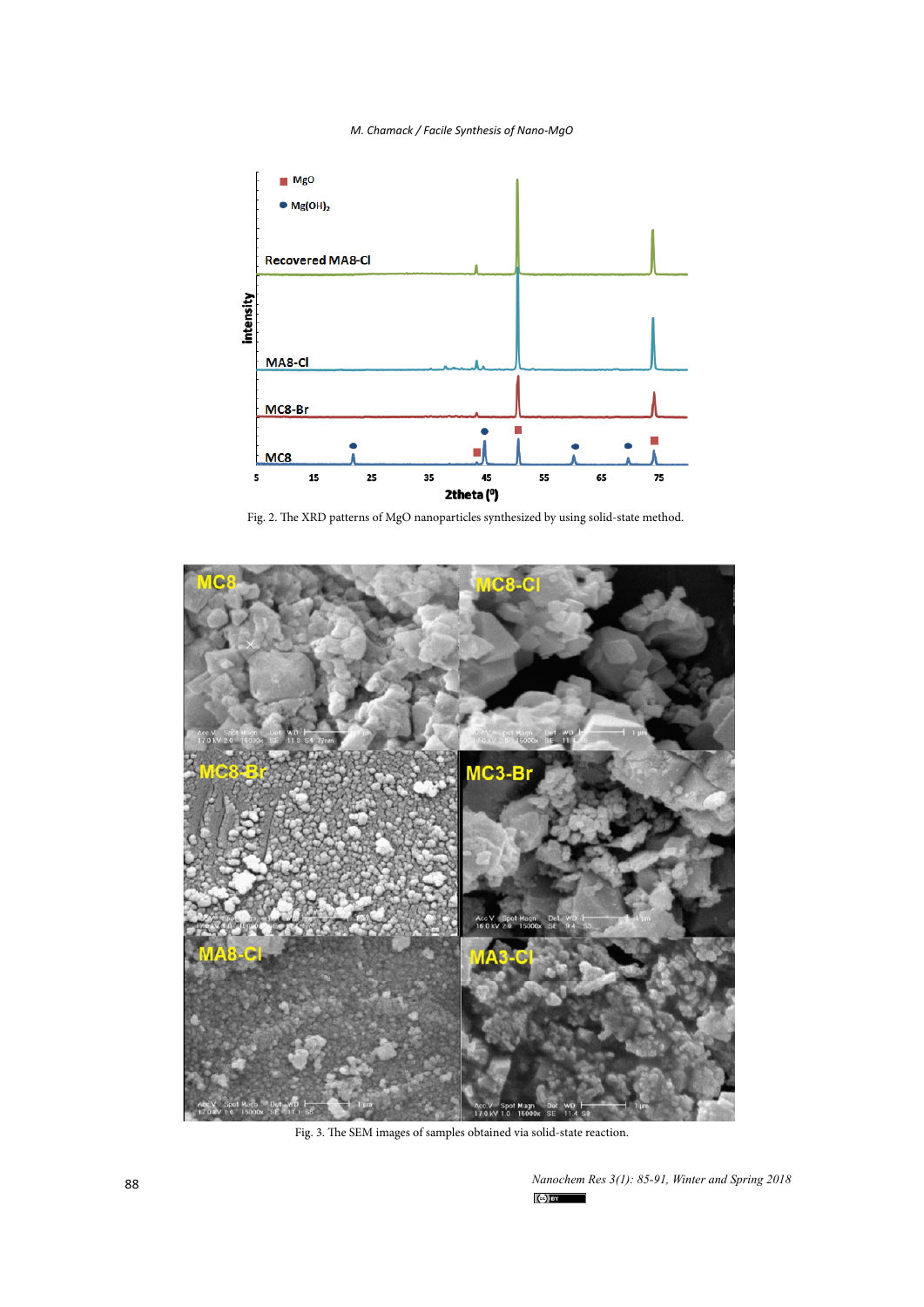MC8) while by adding NaCl to the reaction precursor mixture no noteworthy morphological changes was observed (sample MC8-Cl). By using NaBr salt instead of NaCl, nanoparticles of MgO were formed. The role of NaOH amount on the morphology of final MgO can be perceived from SEM image of sample MC8-Br. As seen, in the presence of NaBr salt, while the ratio of MgCl<sub>2</sub>: NaOH was 1:3, an agglomerated structure of sample MC3-Br was obtained. Magnesium salt precursor effect on the morphology of magnesium oxide product also was investigated by using  $[Mg(CH<sub>3</sub>COO)<sub>2</sub>]$ .2H<sub>2</sub>O salt instead of  $MgCl<sub>2</sub>.6H<sub>2</sub>O$  in presence of NaCl. SEM image of sample MA8-Cl shows that by using magnesium acetate salt, nanoparticle of MgO is obtained while by decreasing the amount of NaOH (changing the molar ratio of Mg:NaOH:NaCl from 1:8:2 to 1:3:2) the agglomerated nanoparticle structure (sample MA3-Cl) is achieved .

*Growth mechanism of MgO nanostructures*

The overall reaction of formation of MgO via solid-state reactions can be shown as follows:

$$
MgCl2 \cdot 6H2O(s) + 2NaOH(s) \rightarrow 2NaCl(s)
$$
  
+ Mg(OH)<sub>2</sub> (s) + 6H<sub>2</sub>O(l+g) (step1)

$$
Mg(OH)_{2}(s) \rightarrow MgO(s) + H_{2}O(g)
$$
 (step2)

At the first step of the reaction, by grinding of magnesium chloride salt with sodium hydroxide,  $Mg(OH)$ <sub>2</sub> phase is formed. The reaction is often self-initiated and self-sustained with  $H_2O$  vapor releasing after grinding of the mixture. After the calcination at 500 °C (step 2), the formed  $Mg(OH)_{2}$ is completely converted to MgO material. It is well known that the structure of products via a solid-state reaction strongly depends on the rate of nucleation and growth of particles. It can be assumed that excess amount of NaOH, adding



Fig. 4. (a) The congored removal efficiency of sample in different times, (b) the removal of congored dye by applying samples MC8, MC8-Na, MC8-Br, and MA8-Cl within 5 minutes.

*Nanochem Res 3(1): 85-91, Winter and Spring 2018*<br> **89**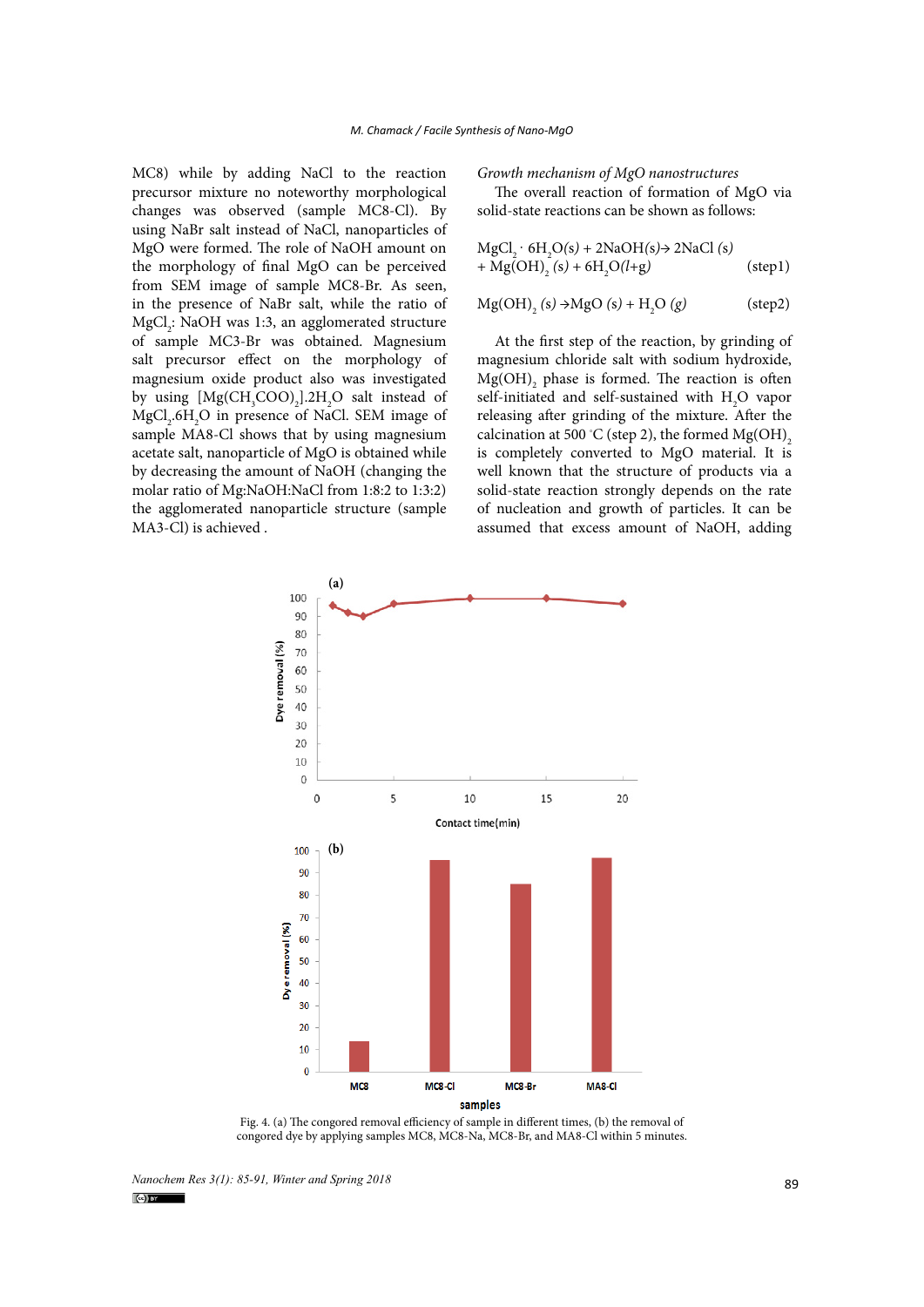sodium bromide salt to the reaction mixture, may increase the nucleation rate. Furthermore, adding NaBr as salt-assisted additive is expected to cause cage-like shells that surround the  $Mg(OH)$  and MgO particles and reduce the growth rate of particles [17]. As a result, the added NaBr promotes the formation of nanoparticles of MgO. XRD pattern of MC8 sample indicates the formation of MgO and  $Mg(OH)$ <sub>2</sub> phases. By adding sodium halide salts (NaCl or NaBr) to the reaction mixture, the only crystal phase obtained is MgO. So, it is concluded that the presence of NaX salts facilitate the conversion of  $Mg(OH)$ <sub>2</sub> to MgO (step 2).

#### *Dye removal study*

The ability of MgO with different morpgologies in congored dye adsorption was investigated by using samples MC8, MC8-Cl, MC8-Br, and MA8- Cl as dye adsorbents. As seen in Fig. 4a, sample MA8-Cl removed 97% of congored dye from water within only 5 minutes that is shorter than the reported values for dye removal by using many other adsorbents [22]. Fig. 4b shows congored removal efficiency for MC8, MC8-Cl, MC8-Br, and MA8-Cl samples after 5 minutes. For agglomerated structures, compared to MC8-Cl, MC8, which is formed of mixed phases of MgO and  $Mg(OH)_{2}$ , shows the lower dye removal efficiency. So, it can be concluded that the presence of magnesium hydioxide beside magnesium oxide phase decreases the interaction of anionic congored dye with MgO surface. Sample MA8-Cl shows the most efficiency of dye removal due to its nano-sized structural properties. The decrease of particle size leads to creation of large specific surface area, thus a large fraction of MgO atoms are available on the surface to interact with congored dye molecules. To investigate the stability of the adsorbent, after finishing the adsorption test, MA8-Cl sample was separated and washed several times by hot water and ethanol and dried at  $100^{\circ}$ C for overnight. XRD analysis of the recovered MA8-Cl (Fig. 2) showed that the structure of MgO is retained after recovery.

## **CONCLUSION**

Various morphologies of MgO was prepared by using an easy green solid-state reaction method. It was shown that the presence of halide salts in the solid-state reaction mixture facilitates the formation of magnesium oxide phase from magnesium hydroxide, and also has effect on the final product morphology. The role of the type of magnesium

salt precursor and amount of NaOH on the MgO morphology was discussed. Dye adsorption study showed that the sample with lower agglomeration prepared from magnesium acetate precursor has the best efficiency in removal of congored from wastewater.

#### **ACKNOWLEDGEMENT**

Support of this investigation by Tarbiat Modares University is gratefully acknowledged.

#### **CONFLICT OF INTEREST**

The authors declare that there is no conflict of interests regarding the publication of this paper.

#### **REFERENCES**

- 1. G. Nin XH, J. Lia, T. Wanga, Y. Sunad, Y. Yu. Particuol. 2018;38.
- 2. [Dawood S, Ahmad M, Ullah K, Zafar M, Khan K. Synthesis](http://dx.doi.org/10.1016/j.materresbull.2018.01.047) [and characterization of methyl esters from non-edible plant](http://dx.doi.org/10.1016/j.materresbull.2018.01.047) [species yellow oleander oil, using magnesium oxide \(MgO\)](http://dx.doi.org/10.1016/j.materresbull.2018.01.047) [nano-catalyst. Materials Research Bulletin. 2018;101:371-9.](http://dx.doi.org/10.1016/j.materresbull.2018.01.047)
- 3. [Choudhary VR, Dumbre DK. Magnesium oxide supported](http://dx.doi.org/10.1016/j.catcom.2009.05.020) [nano-gold: A highly active catalyst for solvent-free](http://dx.doi.org/10.1016/j.catcom.2009.05.020) [oxidation of benzyl alcohol to benzaldehyde by TBHP.](http://dx.doi.org/10.1016/j.catcom.2009.05.020) [Catalysis Communications. 2009;10\(13\):1738-42.](http://dx.doi.org/10.1016/j.catcom.2009.05.020)
- 4. [Bain S-W, Ma Z, Cui Z-M, Zhang L-S, Niu F, Song W-G.](http://dx.doi.org/10.1021/jp802863j) [Synthesis of Micrometer-Sized Nanostructured Magnesium](http://dx.doi.org/10.1021/jp802863j) [Oxide and Its High Catalytic Activity in the Claisen−](http://dx.doi.org/10.1021/jp802863j) [Schmidt Condensation Reaction. The Journal of Physical](http://dx.doi.org/10.1021/jp802863j) [Chemistry C. 2008;112\(30\):11340-4.](http://dx.doi.org/10.1021/jp802863j)
- 5. [Devi RR, Umlong IM, Raul PK, Das B, Banerjee S, Singh L.](http://dx.doi.org/10.1080/17458080.2012.675522) [Defluoridation of water using nano-magnesium oxide.](http://dx.doi.org/10.1080/17458080.2012.675522) [Journal of Experimental Nanoscience. 2012;9\(5\):512-24.](http://dx.doi.org/10.1080/17458080.2012.675522)
- 6. [Wang B, Xiong X, Ren H, Huang Z. Preparation of MgO](http://dx.doi.org/10.1039/c7ra07553g) [nanocrystals and catalytic mechanism on phenol ozonation.](http://dx.doi.org/10.1039/c7ra07553g) [RSC Advances. 2017;7\(69\):43464-73.](http://dx.doi.org/10.1039/c7ra07553g)
- 7. [Nagarajah R, Jang M, Pichiah S, Cho J, Snyder SA. Nano-](http://dx.doi.org/10.1166/jnn.2015.10689)[Structured Magnesium Oxide Coated Iron Ore: Its](http://dx.doi.org/10.1166/jnn.2015.10689) [Application to the Remediation of Wastewater Containing](http://dx.doi.org/10.1166/jnn.2015.10689) [Lead. Journal of Nanoscience and Nanotechnology.](http://dx.doi.org/10.1166/jnn.2015.10689) [2015;15\(12\):9603-11.](http://dx.doi.org/10.1166/jnn.2015.10689)
- 8. [Srivastava V, Sharma YC, Sillanpää M. Green synthesis](http://dx.doi.org/10.1016/j.ceramint.2015.01.112) [of magnesium oxide nanoflower and its application for](http://dx.doi.org/10.1016/j.ceramint.2015.01.112) [the removal of divalent metallic species from synthetic](http://dx.doi.org/10.1016/j.ceramint.2015.01.112) [wastewater. Ceramics International. 2015;41\(5\):6702-9.](http://dx.doi.org/10.1016/j.ceramint.2015.01.112)
- 9. Qian L, Hinestroza JP. Application of nanotechnology for high performance textiles. Journal of textile and apparel, technology and management. 2004;4(1):1-7.
- 10. [Hosseini S, Li Y, Chung T, Liu Y. Enhanced gas separation](http://dx.doi.org/10.1016/j.memsci.2007.06.062) [performance of nanocomposite membranes using MgO](http://dx.doi.org/10.1016/j.memsci.2007.06.062) [nanoparticles. Journal of Membrane Science. 2007;302\(1-](http://dx.doi.org/10.1016/j.memsci.2007.06.062) [2\):207-17.](http://dx.doi.org/10.1016/j.memsci.2007.06.062)
- 11. [Liu Z, Zhang D, Han S, Li C, Lei B, Lu W, et al. Single](http://dx.doi.org/10.1021/ja0445239) [Crystalline Magnetite Nanotubes. Journal of the American](http://dx.doi.org/10.1021/ja0445239) [Chemical Society. 2005;127\(1\):6-7.](http://dx.doi.org/10.1021/ja0445239)
- 12. [Alayoglu S, Rosenberg DJ, Ahmed M. Hydrothermal](http://dx.doi.org/10.1039/c6dt00204h) [synthesis and characterization under dynamic conditions](http://dx.doi.org/10.1039/c6dt00204h) [of cobalt oxide nanoparticles supported over magnesium](http://dx.doi.org/10.1039/c6dt00204h)

**90** *Nanochem Res 3(1): 85-91, Winter and Spring 2018 C*